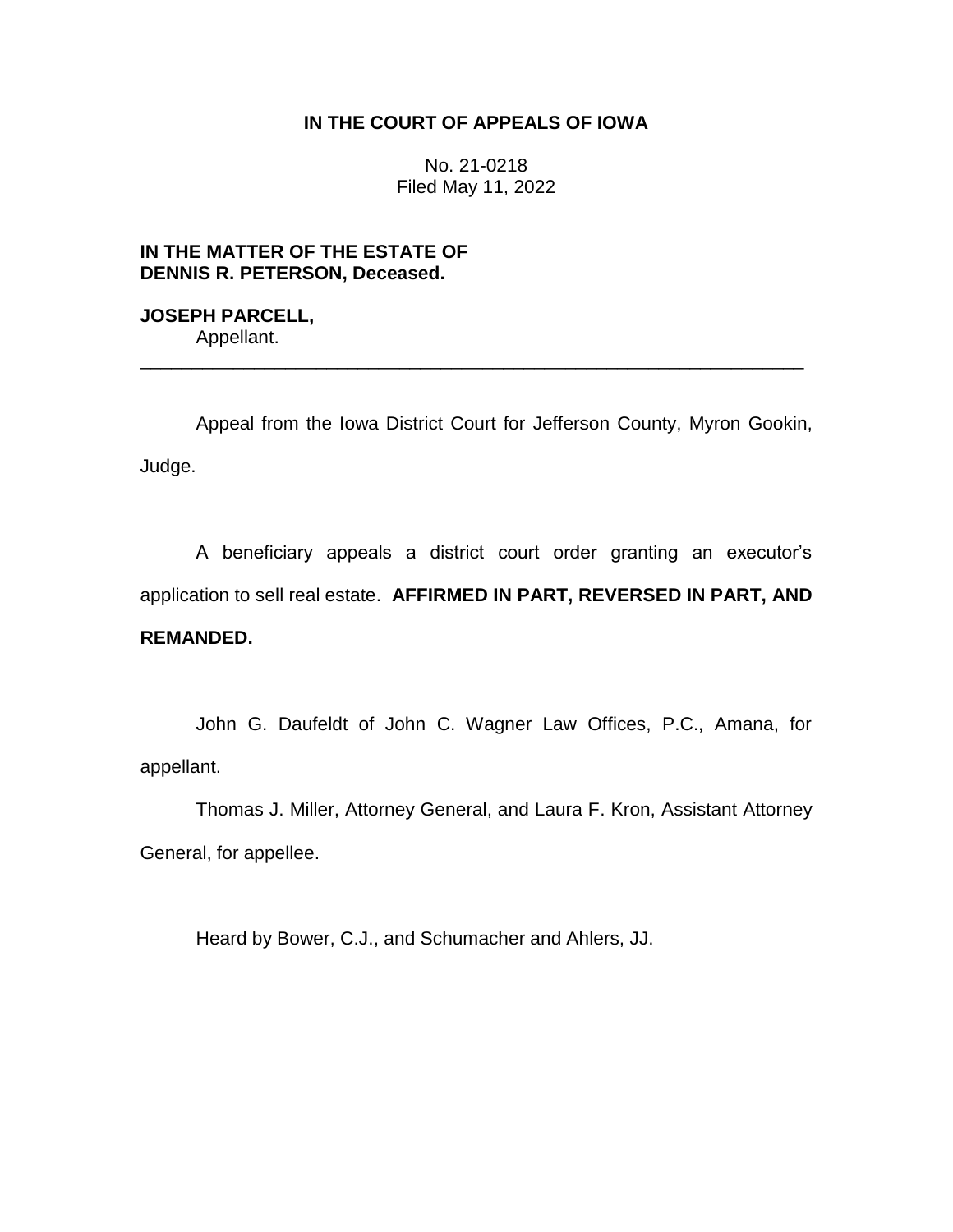#### **SCHUMACHER, Judge.**

Joseph Parcell appeals a district court order granting an executor's application to sell real estate that was bequeathed to Parcell. He claims that, as the estate was not insolvent, abatement was unnecessary. Parcell also argues the district court failed to comply with the statutory order of abatement. We affirm the district court's determination that abatement was required to satisfy the debts and charges of the estate. As the order of abatement outlined by statute was not followed, we reverse that portion of the abatement order. Accordingly, we affirm in part, reverse in part, and remand for further proceedings.

## **I. Background Facts & Proceedings**

Dennis Peterson executed a will on August 27, 2018.<sup>1</sup> The will provided, in part, "I hereby give to Joe Parcell lifetime use of the 2nd and 3rd bays at 207 Collins Street . . . so long as he pays 35% of overhead." The will further stated, "I hereby give the rest, residue and remainder of my property to my daughter, Donna Sue Peterson." Dennis's will designated Donna as the estate's executor. Dennis passed away on February 25, 2020.

A probate proceeding was initiated on March 20. The Iowa Department of Human Services (DHS) filed a claim seeking reimbursement of \$138,086.27 from the estate. A report and inventory was filed on June 15. On November 23, the executor petitioned for authority to sell real property. The petition asked the court to authorize the executor to sell the property at 207 Collins Street, requesting that the court determine that "[Parcell's] life time estate has been adeemed due to the

 $\overline{a}$ 

 $1$  The validity of the will is uncontested.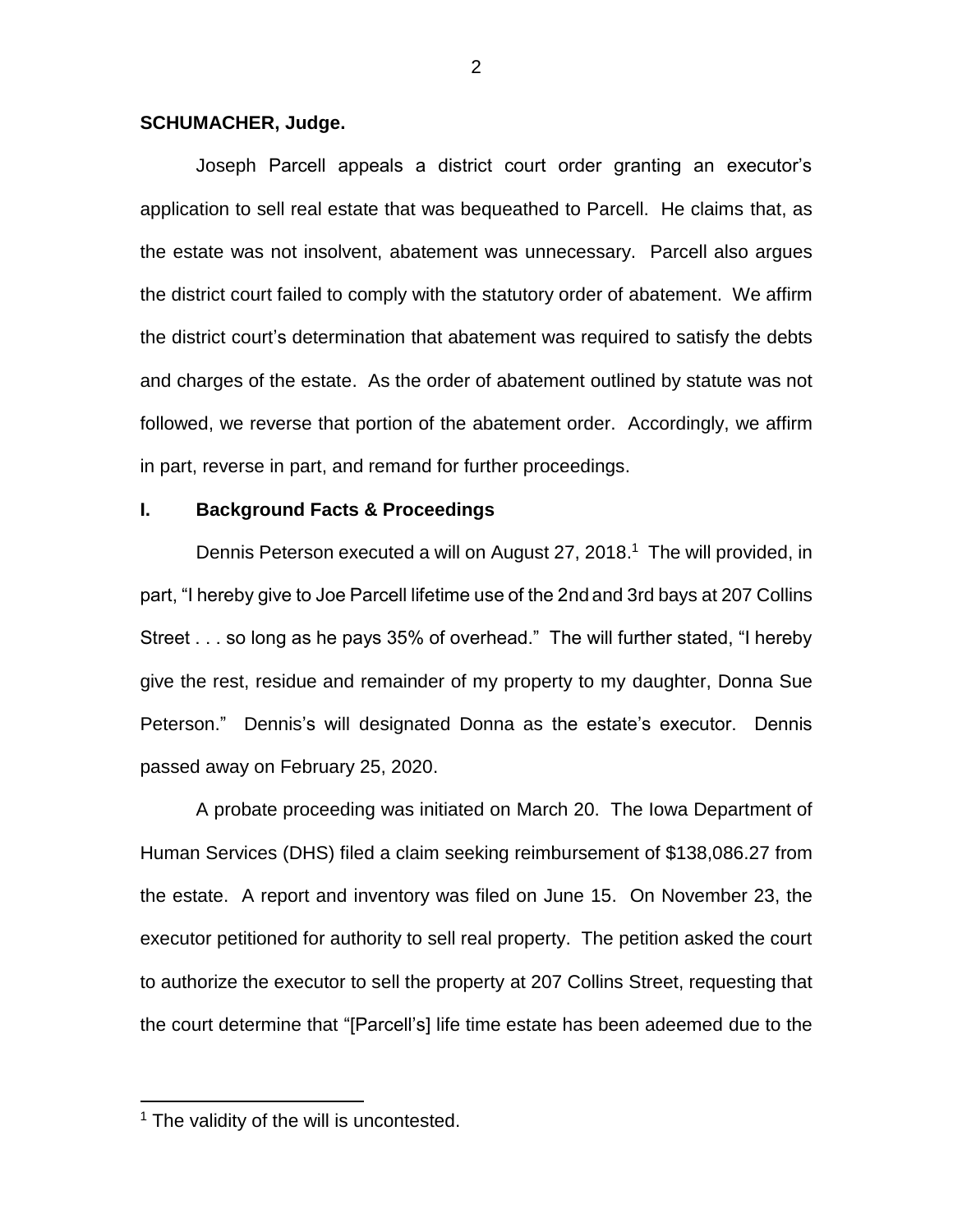outstanding bills existing and the value of the decedent's estate." The court denied the petition, finding the doctrine of ademption was inapplicable.<sup>2</sup>

A second petition for authority to sell real property was filed on December 23. The petition stated that the property "must be sold for the purpose of paying debts . . . pursuant to Iowa Code Sections 633.425 and 633.436  $[(2020)]$ .<sup>"3</sup> An attachment to the petition set forth additional debts of the estate not included in the initial inventory. Counsel waived record of the hearing. The district court granted the petition, finding, "There is no dispute the debts and charges of this estate exceed its assets." Consequently, "because the debts and charges of the estate exceed the assets, the specific devise of the life estate in two bays of a storage building to Joe Parcell abates for payment of the estate's debts and charges." Parcell appeals.<sup>4</sup>

## **II. Standard of Review**

 $\overline{a}$ 

We review probate matters concerning the sale of property de novo. *See In re Est. of Waterman*, No. 10-0960, 2011 WL 768753, at \*3 (Iowa Ct. App. Mar. 7, 2011); *see also* Iowa Code § 633.33. We are not bound by the district court's findings of fact, but we do give them weight. *Waterman*, 2011 WL 768753, at \*3.

 $2$  The order denying the estate's first application to sell is not challenged on appeal.  $3$  Section 633.425 deals with the classification of debts by the executor. Section 633.436 provides the general order of abatement.

<sup>&</sup>lt;sup>4</sup> DHS filed a brief in response to Parcell's appeal. The estate waived briefing and concurred with DHS briefing.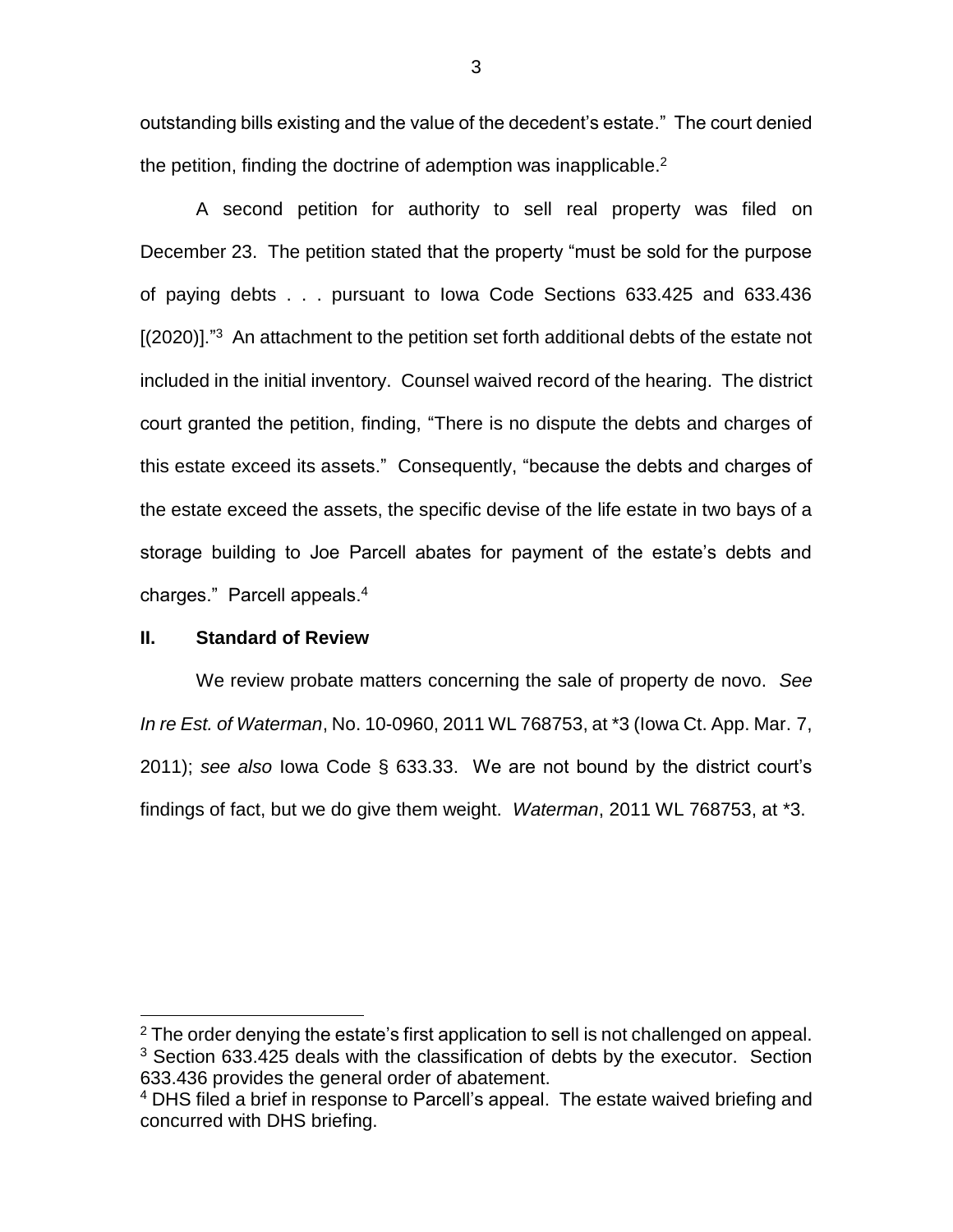## **III. Discussion**

 $\overline{a}$ 

Parcell argues abatement was unnecessary because the estate was not  $insolvent<sup>5</sup>$  He also asserts the district court did not follow the order of abatement established in section 633.436. DHS and the estate claim the executor had the statutory authority to sell real estate under section 633.264. Finally, both DHS and the estate claim the matter of abatement is not ripe and request that, "to the extent the district court relied on abatement, that portion of the order be reversed."

#### **A. Insolvency of Estate**

We turn first to Parcell's argument that, because the estate was not insolvent, abatement was unnecessary. Parcell focuses his argument on the initial inventory the estate submitted to argue the assets exceed the debts, and therefore, abatement was not needed. <sup>6</sup> Parcell's focus on the solvency or insolvency of the estate is misplaced. Abatement is not limited to situations involving an insufficient estate. Our supreme court has upheld an order of abatement concerning an estate valued at \$2,721,728.00 that faced sizeable estate taxes. See *In re Est. of DeVoss*, 474 N.W.2d 542, 546 (Iowa 1991). "Abatement is 'the reduction of gifts in a will because of insufficiency of funds to pay all debts, charges, and gifts in full.'" *Id*. at 543 (quoting *In re Est. of Hoagland*, 203 N.W.2d 577, 579 (Iowa 1973)); *accord* 80 Am. Jur. 2d Wills § 1474 (2022) (noting that abatement generally occurs

4

<sup>5</sup> DHS acknowledged it was concerned whether enough liquid assets would be generated to pay the claim filed.

 $6$  The inventory calculates total assets of \$410,832.58, which includes three separate tracts of real property. Parcell calculates total debts, including a mortgage and debt owed to DHS, at \$349,756.27, with the estate having a net value of \$61,076.31.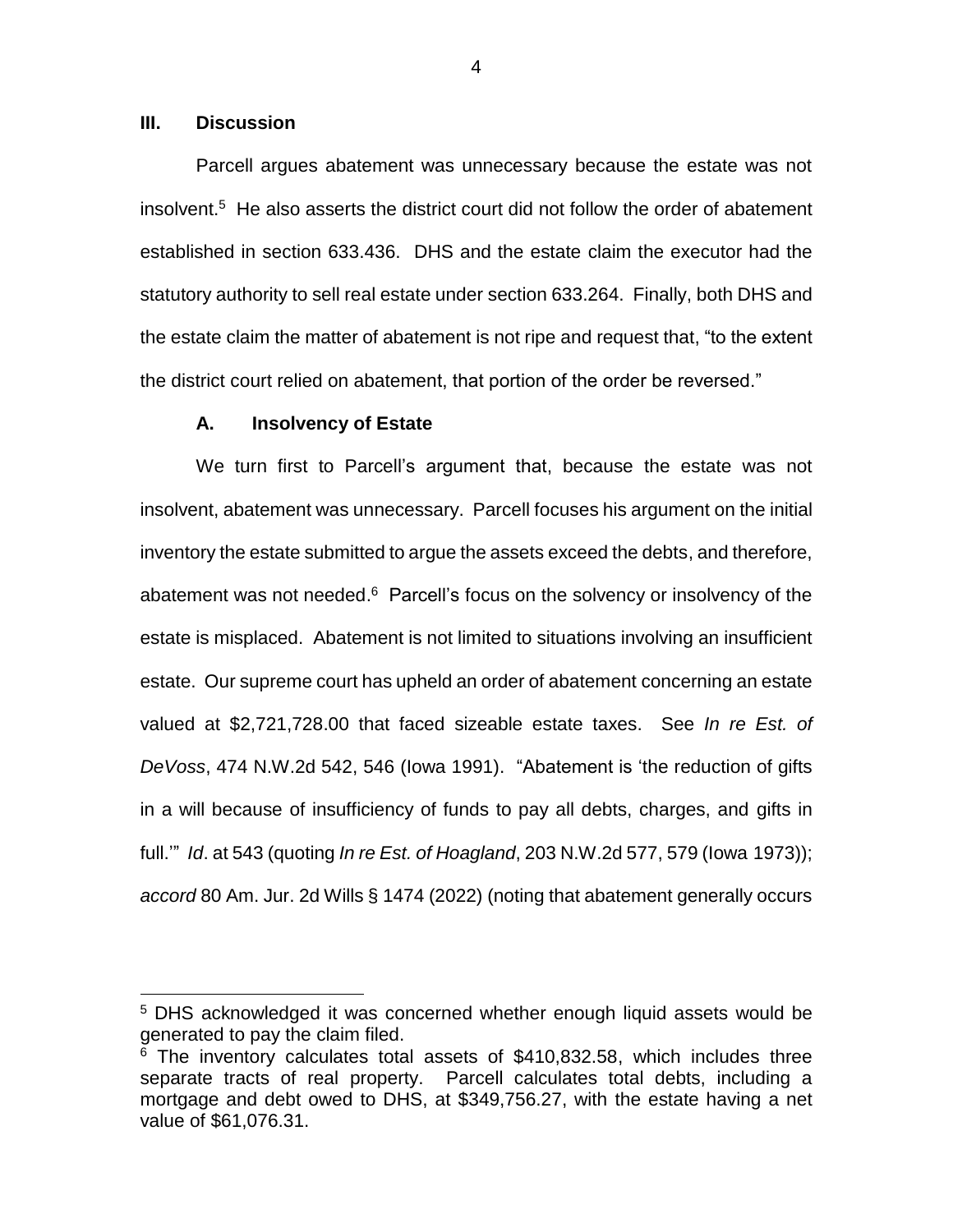when "an estate is insufficient to pay all the testator's debts, all the costs of administration, and all the devises in full")

Abatement is required to pay the debts and charges of the estate. There is a lack of funds available to pay "all the debts, charges, and gifts in full" without a sale of property. We agree with the district court's determination that abatement was necessary.

## **B. Order of Abatement**

 $\overline{a}$ 

The central question before us is the order in which the property abates. Parcell argues the district court failed to follow the order for abatement set out in section 633.436. In contrast, the estate and DHS rely on section 633.264, which authorizes an executor to sell real estate. However, we have little trouble discerning the statutes are not mutually exclusive.

Section 633.264 notes that, subject to a surviving spouse taking an elective share, "any person of full age and sound mind may dispose by will of all the person's property, except an amount sufficient to pay the debts and charges against the person's estate."<sup>7</sup> That section merely authorizes the executor, rather than another party, to dispose of the estate's property. It does not, however, provide blanket powers to dispose of property in any way the executor sees fit. Instead, section 633.436 provides the order by which property is sold to pay the

 $7$  DHS also cites sections 633.350 and 633.386, both of which confirm an executor's ability to sell property. Section 633.350 notes that while title passes immediately upon the testator's death, the executor retains possession of property "for the purposes of administration, sale, or other disposition under the provisions of law . . . [and] shall be chargeable with the payment of debts and charges of the estate." Similarly, section 633.386 authorizes the executor to sell real and personal property as necessary to pay debts against the estate.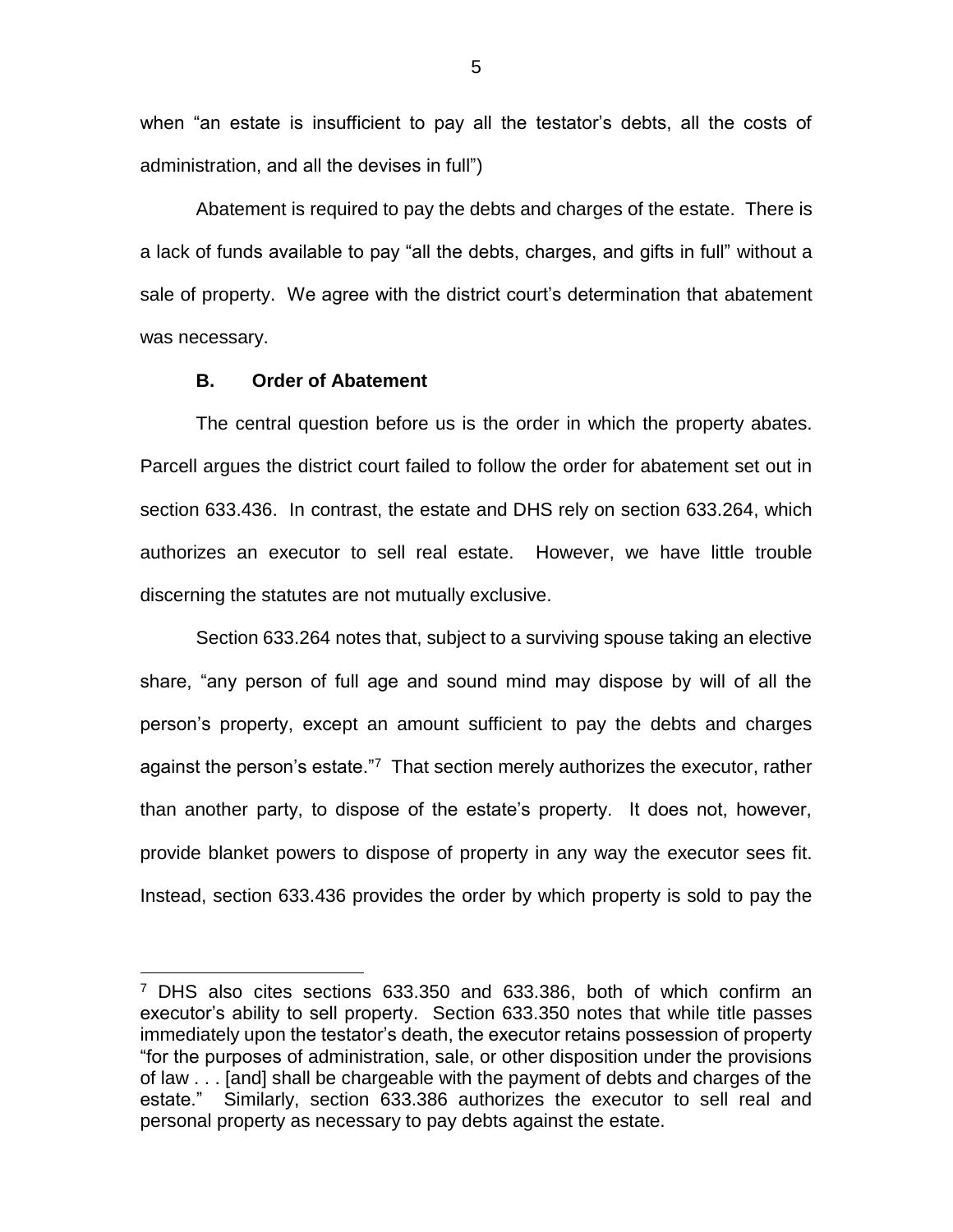estate's debts and charges—a process known as abatement. *See Hoagland*, 203 N.W.2d at 579. Thus, read together, section 633.264 authorizes the executor to dispose of property and, if necessary to pay debts against the estate, following the abatement procedure set out in section 633.436.

The district court did not follow the order of abatement outlined in section 633.436, which notes the general order of abatement: (1) property not disposed of by will; (2) property devised as the residue of the estate, (3) general devises; (4) specific devises; and (5) property devised to the surviving spouse. *See DeVoss*, 474 N.W.2d at 543. Under Peterson's will, there are only two beneficiaries: Parcell, who takes a life estate in a particular piece of real estate, and Donna, who receives "the rest, residue and remainder" of the property. The bequest to Parcell is a specific devise. *See id.* at 545 (quoting *In re Est. of Hill*, 140 N.W.2d 711, 713 (Iowa 1966)) ("A specific devise is 'a bequest of a particular thing that can be distinguished from others of the same kind"). Donna took the residue of the estate. Thus, under section 633.436, Donna's bequest must abate prior to Parcell's bequest.<sup>8</sup> The record before us reflects that at least one property in the residue— 205 Davis Street—has yet to be sold. $9$  It is unclear whether other assets in the residue, including several cars and outstanding personal loans, have been abated.

DHS and the estate offer another argument to validate the sale of the specific bequest. They claim the property is not subject to abatement because the

 $\overline{a}$ 

<sup>&</sup>lt;sup>8</sup> At oral arguments, Parcell suggested a remand for a hearing pursuant to section 633.437. However, neither party argued before the district court that the property should abate in a manner contrary to section 633.436. *See* Iowa Code § 633.437.  $9$  There were suggestions at oral argument that this property has been sold. Given that the sale is not contained in our record, we do not factor such into our opinion.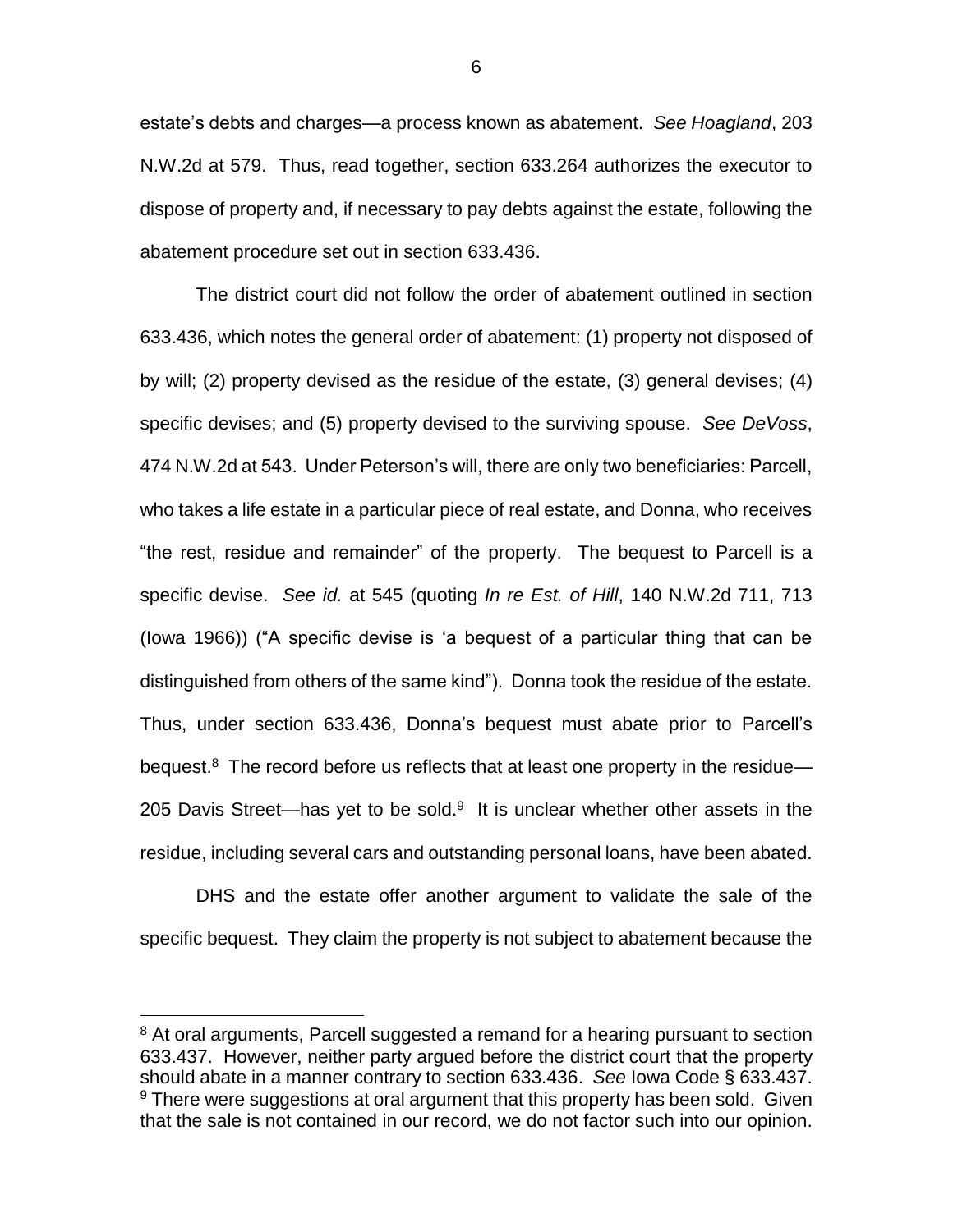executor is merely organizing assets and the estate is not actively paying off debts in a way that typically triggers abatement. As a result, they assert abatement is not ripe. To the extent the district court determined the abatement was ripe for review, DHS and the estate request that we reverse the district court as to the determination that abatement was required.

We are not convinced by this argument. The estate's petition to sell the property specifically identified that the estate is in debt and "[t]he property must be sold for the purpose of paying debts . . . pursuant to Iowa Code Section [ ] . . . 633.436." The estate indicated to the district court that the sale was necessary to pay debts pursuant to the general order for abatement. "Under the Doctrine of Invited Error, it is elementary a litigant cannot complain of error which he has invited or to which he has assented." *McCracken v. Edward D. Jones & Co.*, 445 N.W.2d 375, 378–79 (Iowa Ct. App. 1989). The estate asked the district court to authorize the sale pursuant to the doctrine of abatement. It cannot now ask our court to reverse the very ruling requested.

Further, when ruling on the petition, the district court stated, "The court concludes that because the debts and charges of the estate exceed the assets, the specific devise of the life estate . . . abates for payment of the estate's debts and charges." The estate argued that the estate's property required abatement. Neither DHS nor the estate filed a motion pursuant to Iowa Rule of Civil Procedure 1.904(2) to amend or enlarge the district court's ruling that determined the property was subject to abatement. Neither the DHS nor the estate suggested to the district court that the sale would not abate Parcell's bequest. As a result, the ripeness argument is unpreserved for our review. *See Meier v. Senecaut*, 641 N.W.2d 532,